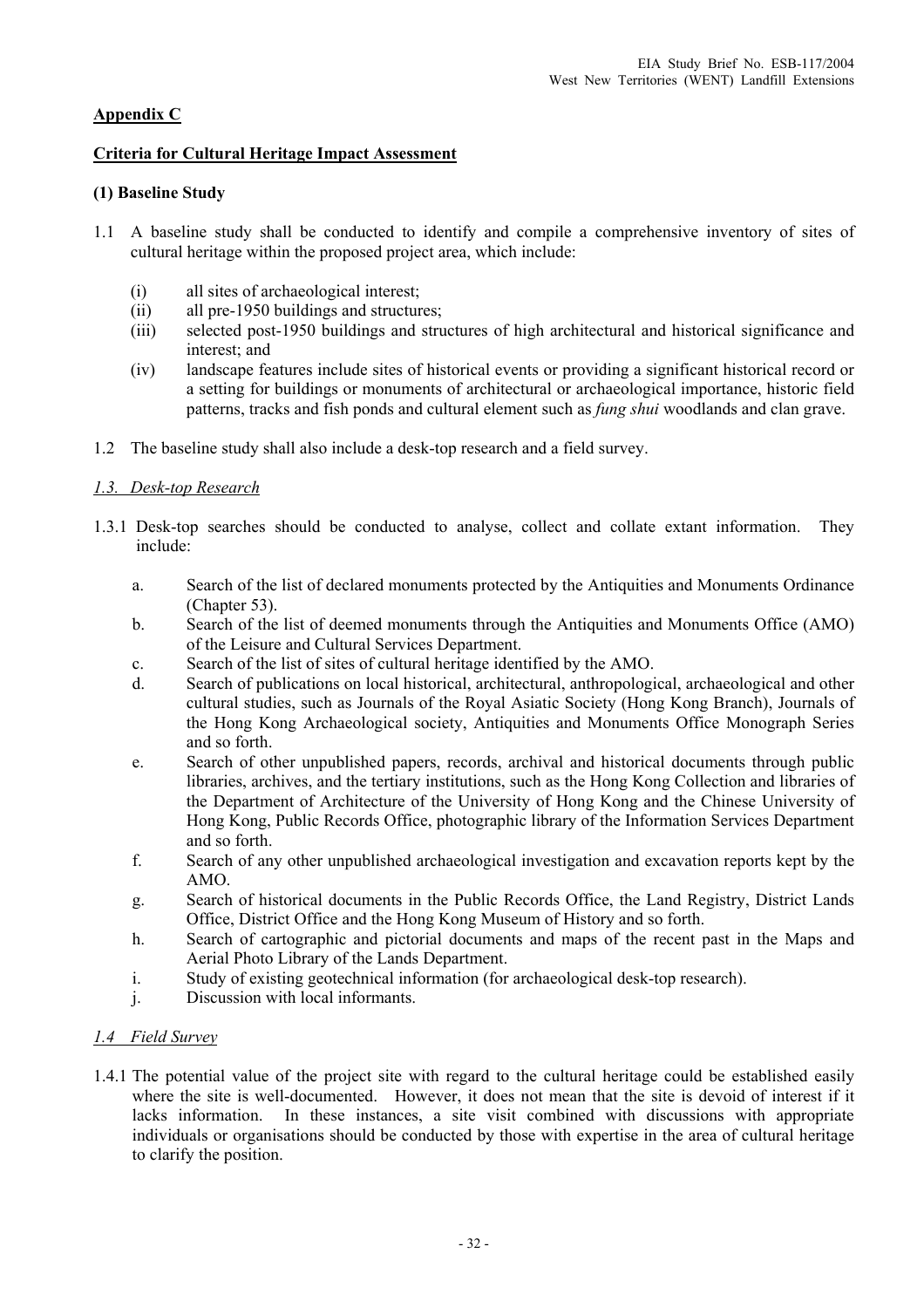- 1.4.2 Historic buildings and structures survey
	- a. Field scan of all sites of cultural heritage, including relics, historic buildings, structures and graves within the project area.
	- b. Photographic recording of each historic building or structure including the exterior (the elevations of all faces of the building premises, the roof, close up for the special architectural details) and the interior (special architectural details), if possible, as well as the surroundings of each historic building or structure.
	- c. Interview with local elders and other informants on the local historical, architectural, anthropological and other cultural information related to the historic buildings and structures.
	- d. Architectural appraisal of the historic buildings and structures.
- 1.4.3 Archaeological Survey

Appropriate methods of field evaluation, comprising terrestrial and marine archaeological investigations, should be applied to assess the archaeological potential of the project area :

Terrestrial Archaeological Investigation

- a. Definition of areas of natural land undisturbed in the recent past.
- b. Field scan of the natural land undisturbed in the recent past in detail with special attention paid to areas of exposed soil which were searched for artifacts.
- c. Conduct systematic auger survey/shovel testing to establish the horizontal spread of cultural materials deposits.
- d. Excavation of test pits to establish the vertical sequence of cultural materials. The hand digging of 1 x 1 m or 1.5 x 1.5 m test pits to determine the presence or absence of deeper archaeological deposits and their cultural history.
- 1.4.4 If the field survey identifies any additional sites of cultural heritage within the study area that are of potential historic / archaeological importance and not recorded by AMO, the AMO should be informed as soon as possible. The historic / archaeological value of the items will be further assessed by AMO.

## *1.5 The Report of Baseline Study*

1.5.1 The study report should have concrete evidence to show that the process of the above desk-top research and field survey have been satisfactorily completed. This should take the form of a detailed inventory of the sites of cultural heritage supported by full description of their cultural significance. The description should contain detailed geographical, historical, archaeological, architectural, anthropological, ethnographic and other cultural data supplemented with illustrations and photographic and cartographic records.

#### 1.5.2 Historic Buildings and Structures

- a. A map in 1:1000 scale showing the boundary of each historic building or structure.
- b. Photographic records of each historic building or structure.
- c. Detailed record of each historic building or structure including its construction year, previous and present uses, architectural characteristics, as well as legends, historic persons and events, and cultural activities associated with the structure.

#### 1.5.3 Archaeological Sites

- a. A map showing the boundary of each archaeological site as supported and delineated by field walking, augering and test-pitting;
- b. Drawing of stratigraphic section of test-pits excavated which shows the cultural sequence of a site.